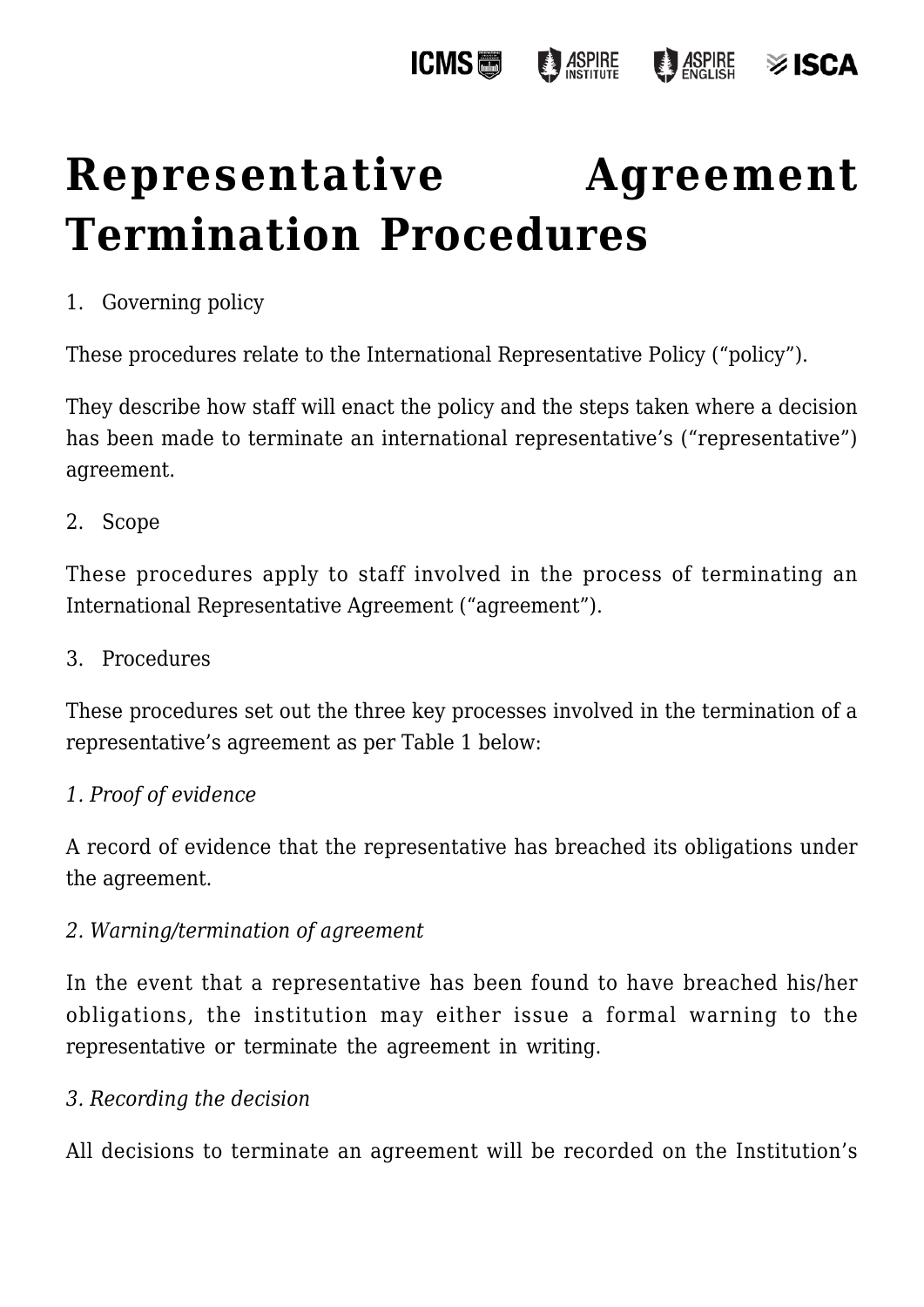database and any future requests to form an agreement with that representative may be declined.

**ICMS圖** 

**ASPIRE** 

**ASPIRE** 

**≫ISCA** 

## Table 1.

| Process                                                                                                                                                                                                                                                                                                                                                                                                                                                                                                                                                                                                                                                                                                                                                                                                                                                                                                                                                                                                                                                                                                                                                                                                                                                                                    | Responsibilities                                                                      |
|--------------------------------------------------------------------------------------------------------------------------------------------------------------------------------------------------------------------------------------------------------------------------------------------------------------------------------------------------------------------------------------------------------------------------------------------------------------------------------------------------------------------------------------------------------------------------------------------------------------------------------------------------------------------------------------------------------------------------------------------------------------------------------------------------------------------------------------------------------------------------------------------------------------------------------------------------------------------------------------------------------------------------------------------------------------------------------------------------------------------------------------------------------------------------------------------------------------------------------------------------------------------------------------------|---------------------------------------------------------------------------------------|
| 1. Proof of evidence                                                                                                                                                                                                                                                                                                                                                                                                                                                                                                                                                                                                                                                                                                                                                                                                                                                                                                                                                                                                                                                                                                                                                                                                                                                                       |                                                                                       |
| Country Manager submits evidence (or a reasonable suspicion) to Senior Vice President<br>(SVP) Domestic and International Development to demonstrate that the representative has<br>breached its obligations including but not limited to:<br>a. participating in false or misleading recruitment practices;<br>b. deliberate attempt to recruit a student where it conflicts with the institution's obligations<br>under the National Code Standard 7:<br>c. providing migration advice to international students in breach of migration legislation; or<br>d. acting in any other manner deemed unacceptable by the Institution.<br>2. SVP Domestic and International Development, after discussion with Country Manager,<br>makes a recommendation to the Chief Executive Officer (CEO) as follows:<br>a. a formal warning including corrective action and timelines where appropriate; or<br>b. terminate the agreement immediately if:<br>• the representative is participating in false or misleading recruitment practices OR if it<br>involves an employee or subcontractor, the representative must terminate its relationship<br>with the employee or subcontractor (as determined by the Institution); or<br>• for other reasons as stipulated in the Representative Agreement. | Country Manager<br>SVP Domestic and International<br>Development                      |
| 2. Warning/termination of agreement                                                                                                                                                                                                                                                                                                                                                                                                                                                                                                                                                                                                                                                                                                                                                                                                                                                                                                                                                                                                                                                                                                                                                                                                                                                        |                                                                                       |
| 1. Manager International drafts the warning letter or letter of termination and submits to<br>CEO for approval.<br>2. CEO approves and signs the warning letter or letter of termination.<br>3. SVP Domestic and International Development sends the warning letter or letter of<br>termination to the representative.                                                                                                                                                                                                                                                                                                                                                                                                                                                                                                                                                                                                                                                                                                                                                                                                                                                                                                                                                                     | Manager International;<br>SVP Domestic and International<br>Development<br><b>CEO</b> |
| 3. Recording the decision                                                                                                                                                                                                                                                                                                                                                                                                                                                                                                                                                                                                                                                                                                                                                                                                                                                                                                                                                                                                                                                                                                                                                                                                                                                                  |                                                                                       |
| 1. Termination decision to be recorded in the institution's database by Manager<br>International.<br>2. Representative office and all branches to be removed from the institution's website and<br>Provider Registration and International Student Management System (PRISMs).<br>3. Notification of representative termination sent to appropriate staff in the institution.                                                                                                                                                                                                                                                                                                                                                                                                                                                                                                                                                                                                                                                                                                                                                                                                                                                                                                              | Manager International                                                                 |

4. Roles and responsibilities

4.1 The Senior Vice President (SVP) Domestic and International Development is responsible for overseeing representative termination practices in accordance with these procedures and making recommendations to the CEO on representative warning and/or termination.

4.2 Country Managers are responsible for reporting representative misconduct and providing reasonable proof.